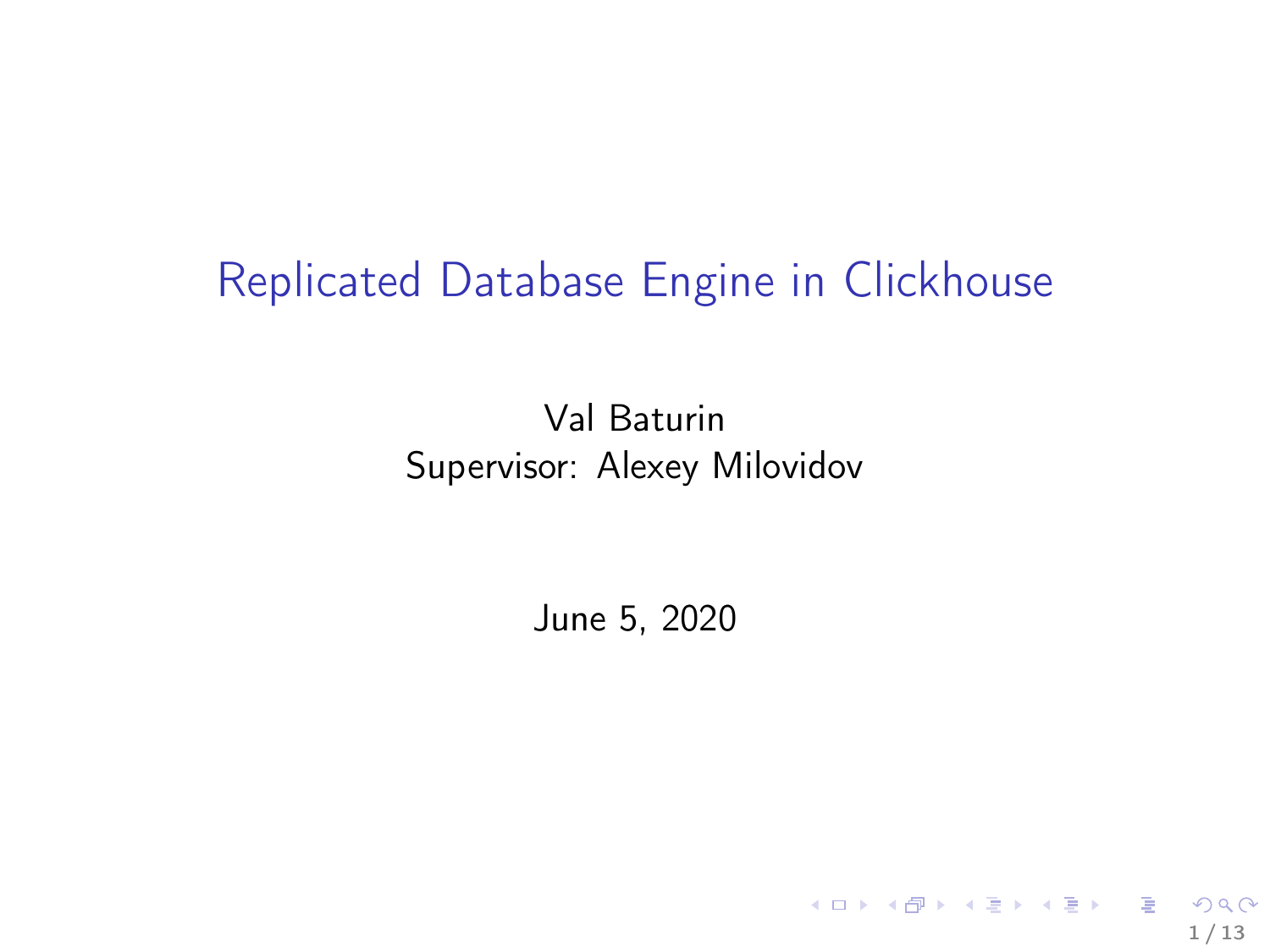# **Outline**

#### **[Results](#page-2-0)**

[Database Engine](#page-4-0)

[Data in DBMS](#page-6-0)

[Query interpretation](#page-7-0)

[Replication Algorithm](#page-10-0)

[Implementation Gist](#page-11-0)

**[Questions](#page-12-0)** 

K ロ K K @ K K 할 K K 할 K ( 할 K )  $2990$ 2 / 13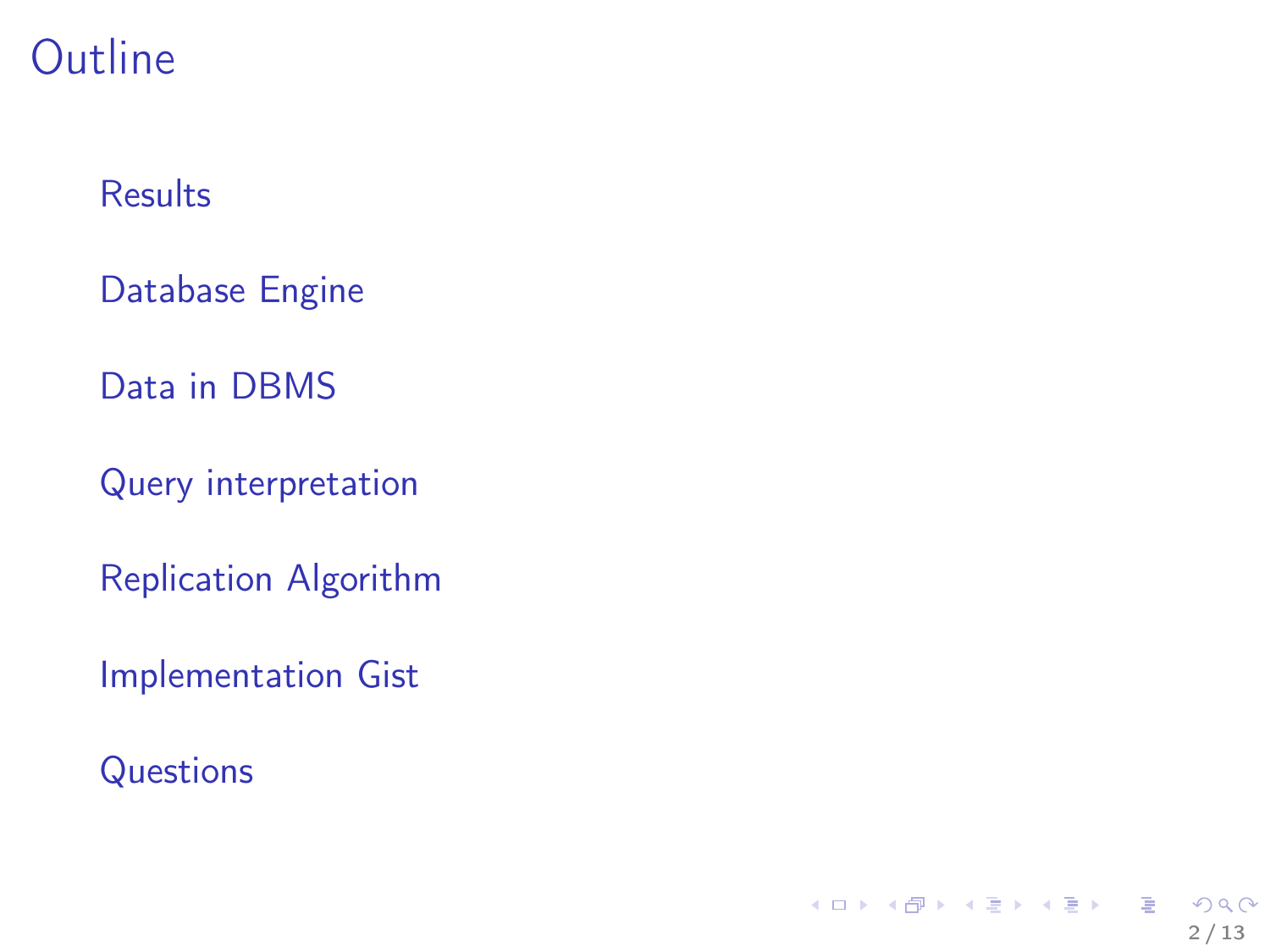#### <span id="page-2-0"></span>Results

#### clickhouse-client

#### CREATE DATABASE database\_name ENGINE = Replicated('zookeeper\_path', 'replica\_name')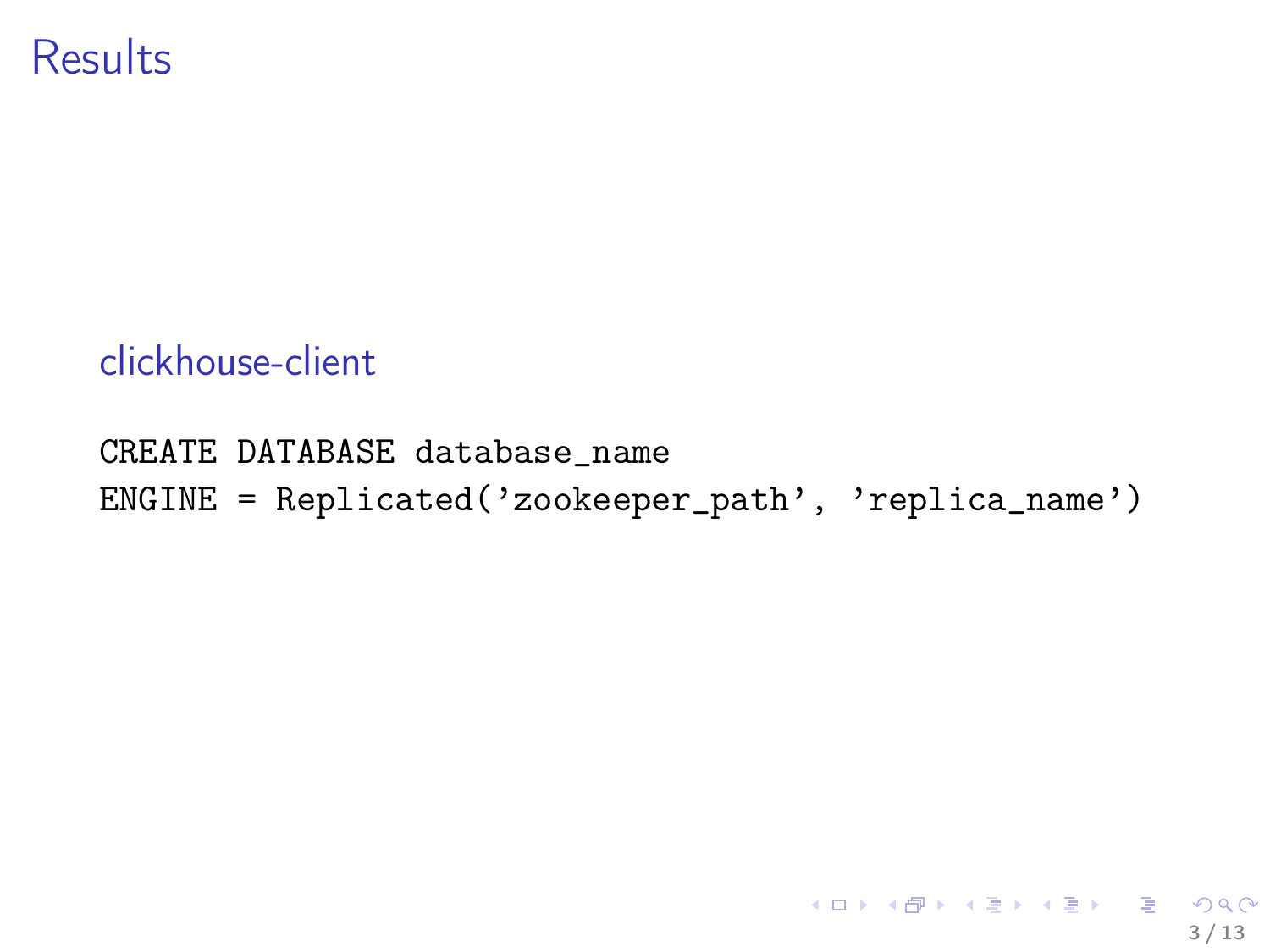# Results

- $\blacktriangleright$  Replicated metadata
- DDL log written to Zookeeper
- $\blacktriangleright$  Metadata snapshots<sup>1</sup>
- $\blacktriangleright$  Integration tests

<sup>1</sup>Tests are not sufficient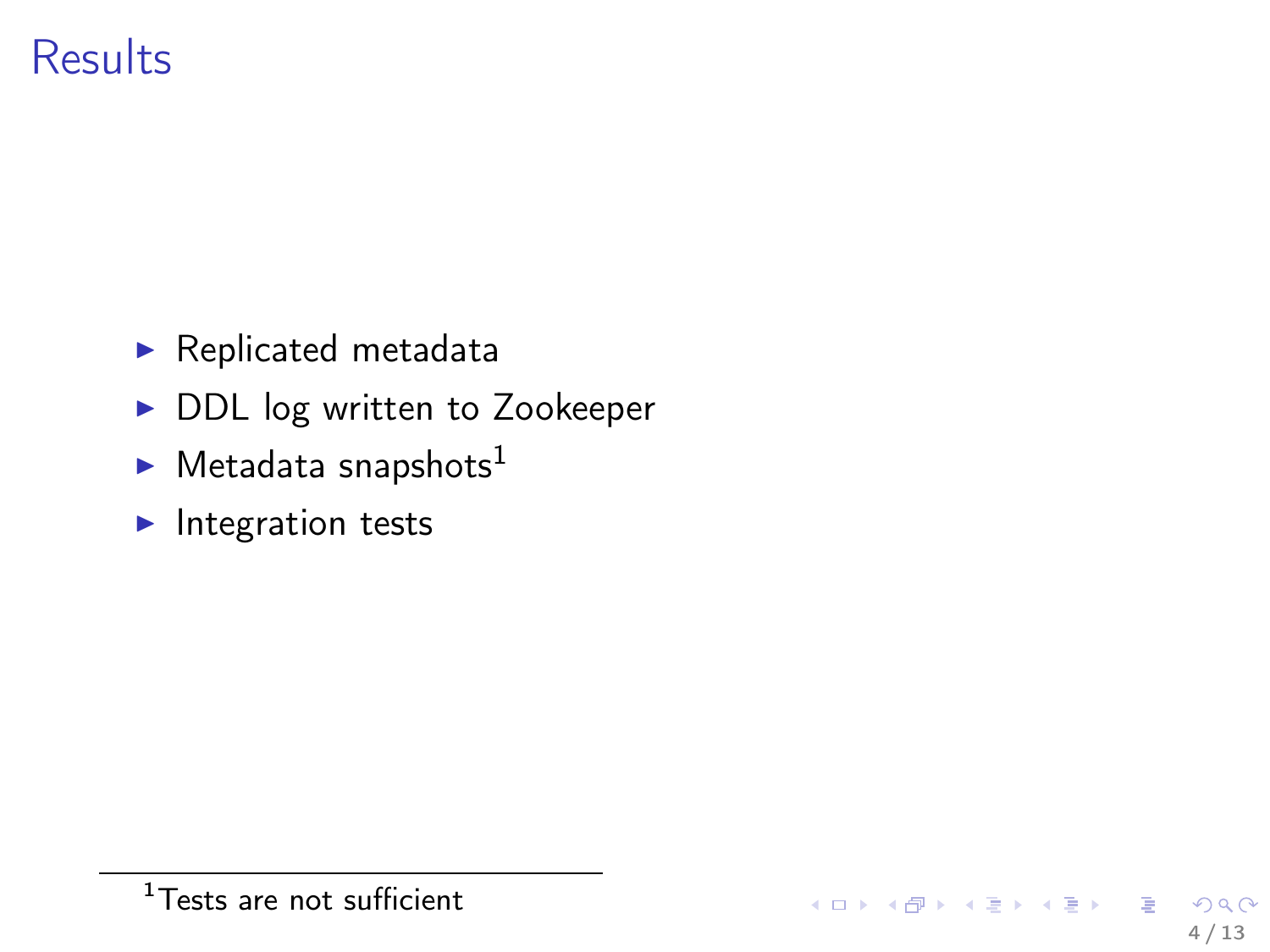# <span id="page-4-0"></span>Database Engine

- $\triangleright$  initialization of set of known tables
- $\triangleright$  checking existence of a table and getting a table object
- $\triangleright$  retrieving a list of all tables
- $\triangleright$  creating and dropping tables
- $\triangleright$  renaming tables and moving between databases.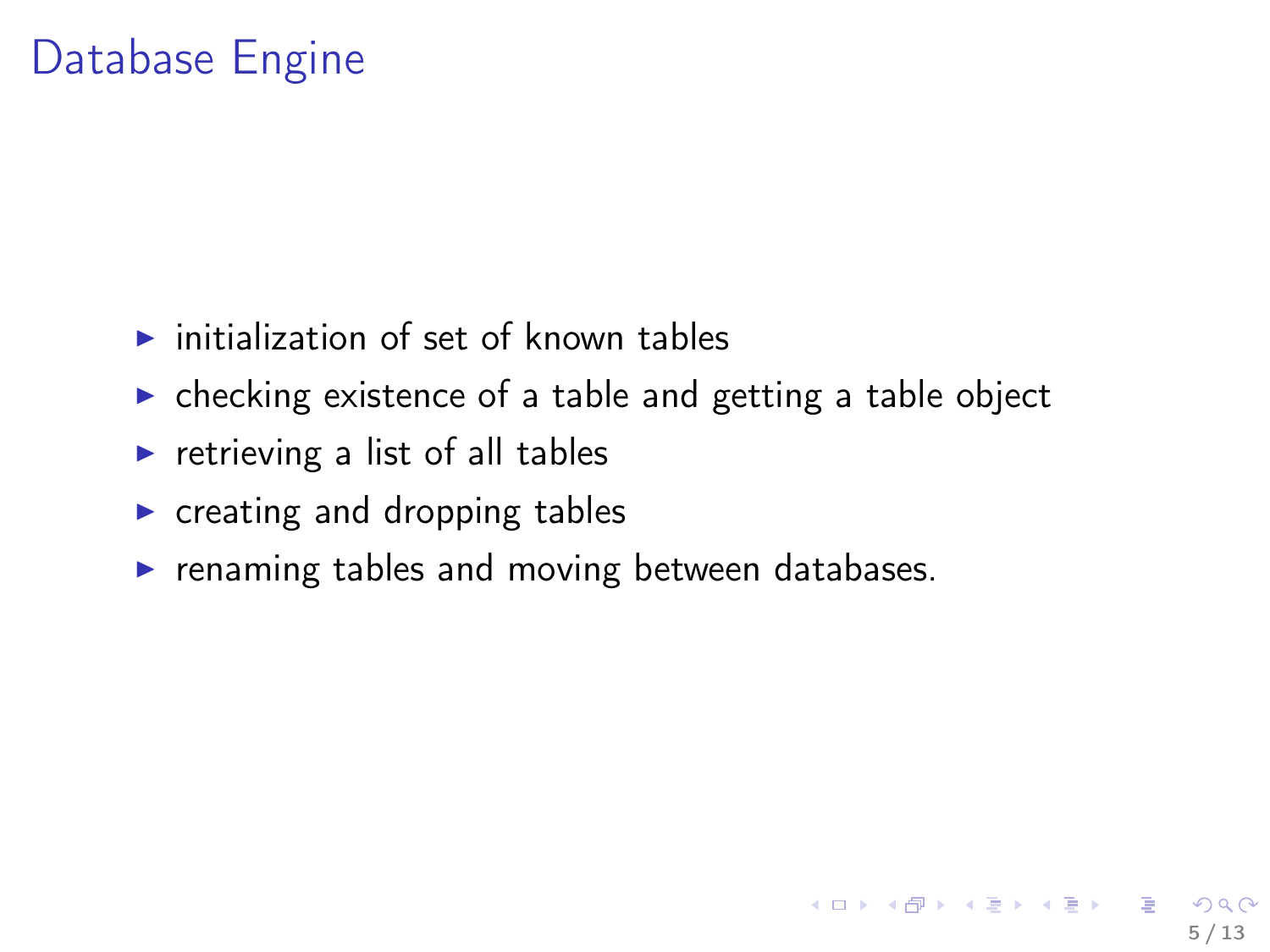Database Engine: Hierarchy

IDatabase

DatabaseOnDisk

DatabaseAtomic

**DatabaseReplicated** 

K ロ X K @ X K 할 X K 할 X ( 할  $\Omega$ 6 / 13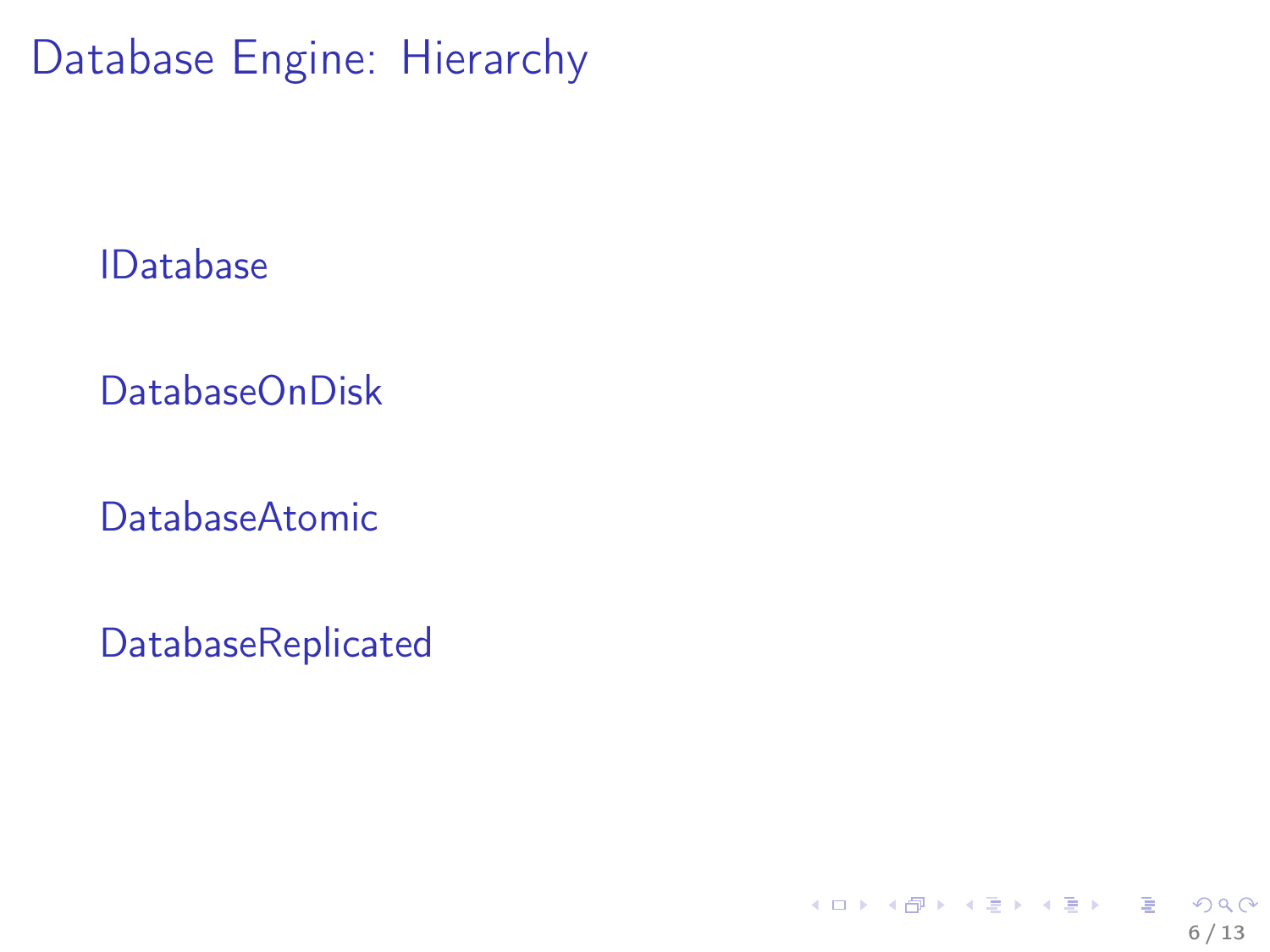## <span id="page-6-0"></span>Data in DBMS

Raw bytes / String

Row

#### Table

Database

イロト 不優 ト 不差 ト 不差 トー 差し  $QQ$ 7 / 13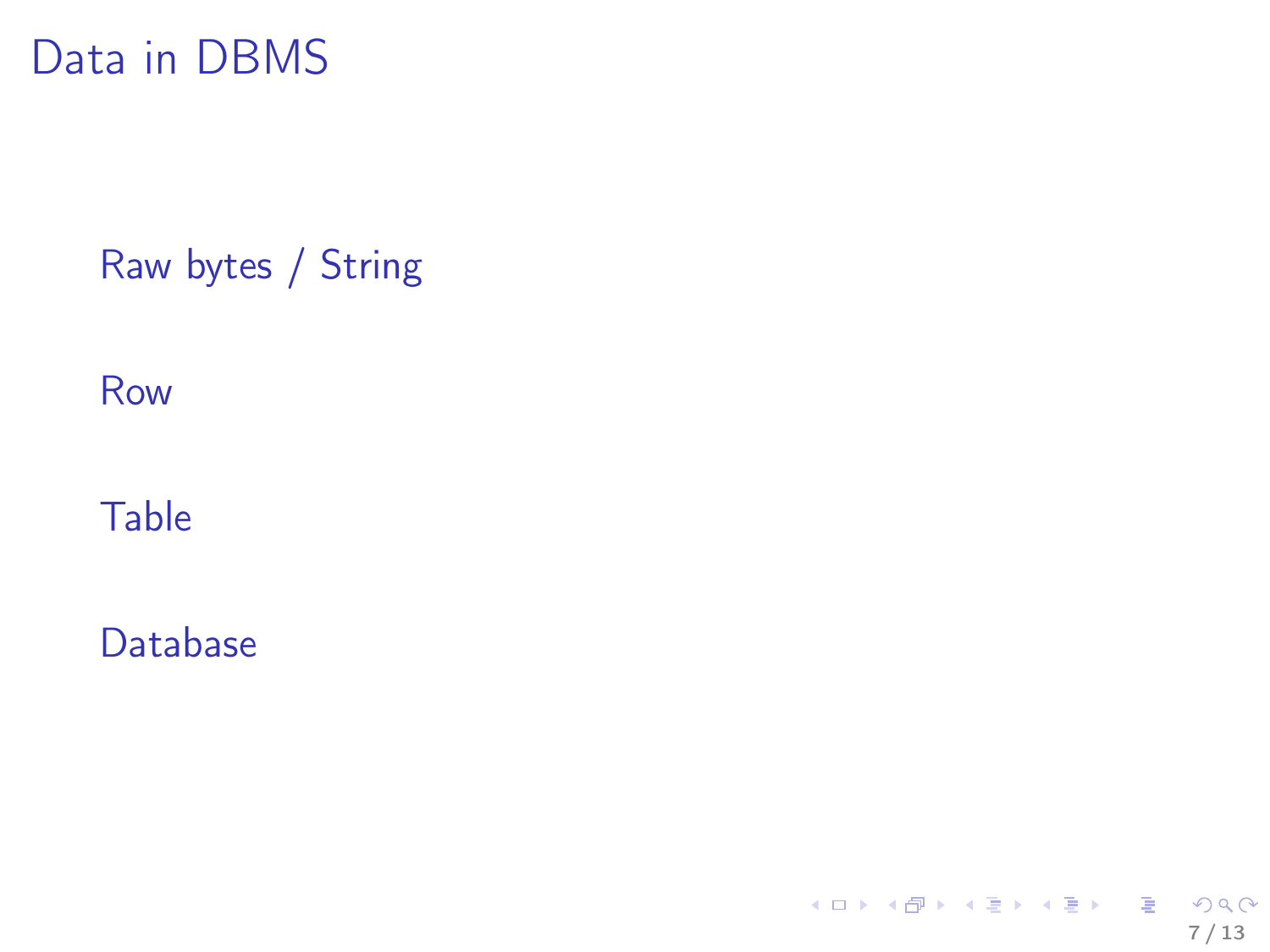<span id="page-7-0"></span>Query interpretation: Context

clickhouse-client -n

DESC TABLE ONE\_TABLE; USE DIFFERENT\_DATABASE; DESC TABLE ANOTHER\_TABLE;

clickhouse-client -n

DESC TABLE default.ONE\_TABLE; DESC TABLE DIFFERENT\_DATABASE.ANOTHER\_TABLE;

8 / 13

**K ロ ト K 何 ト K ヨ ト K ヨ ト ニヨ**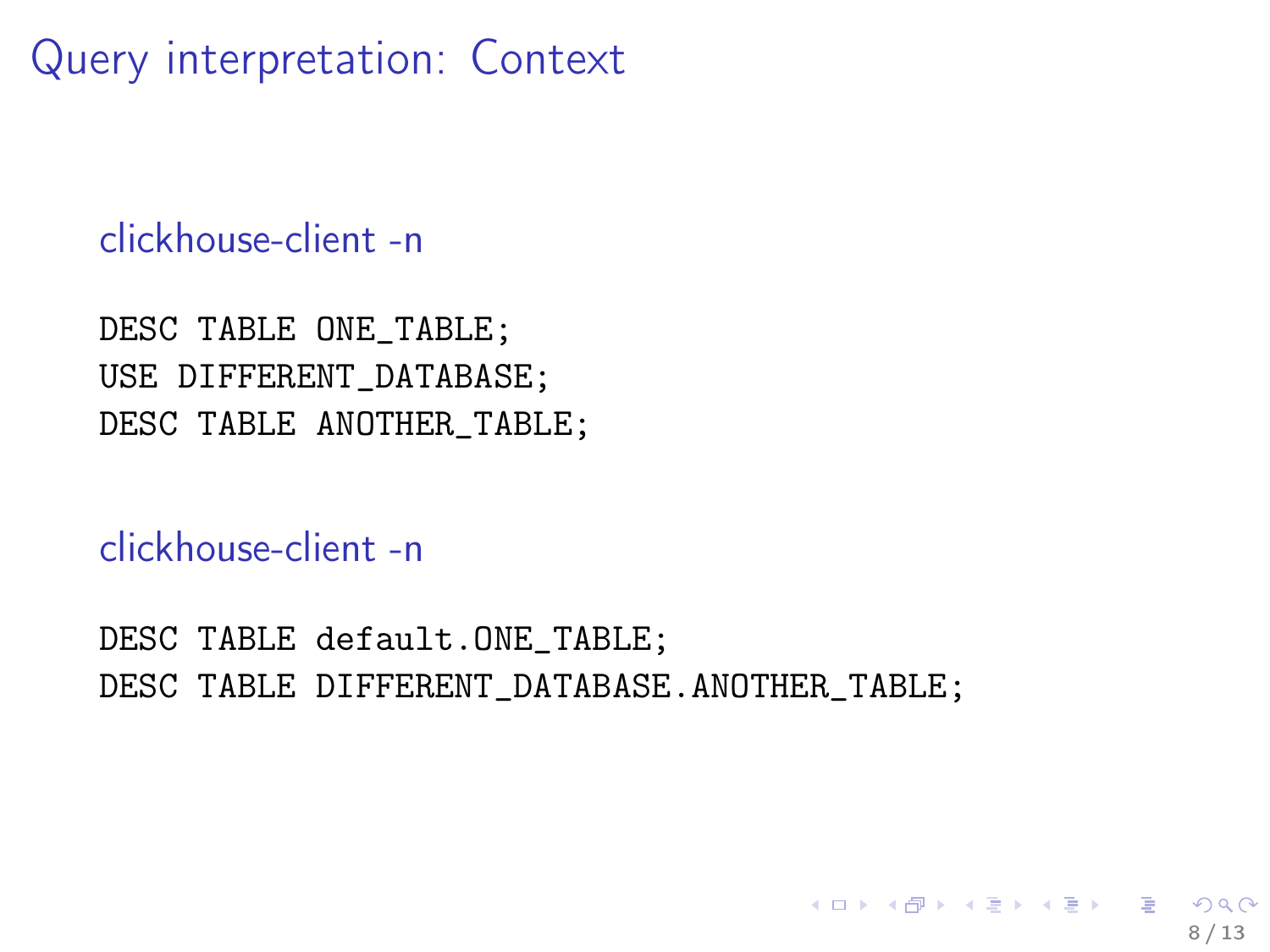# Query interpretation: Interpreter

- $\blacktriangleright$  executeQuery
- $\blacktriangleright$  35 interpreters
- $\blacktriangleright$  e.g. InterpreterCreateQuery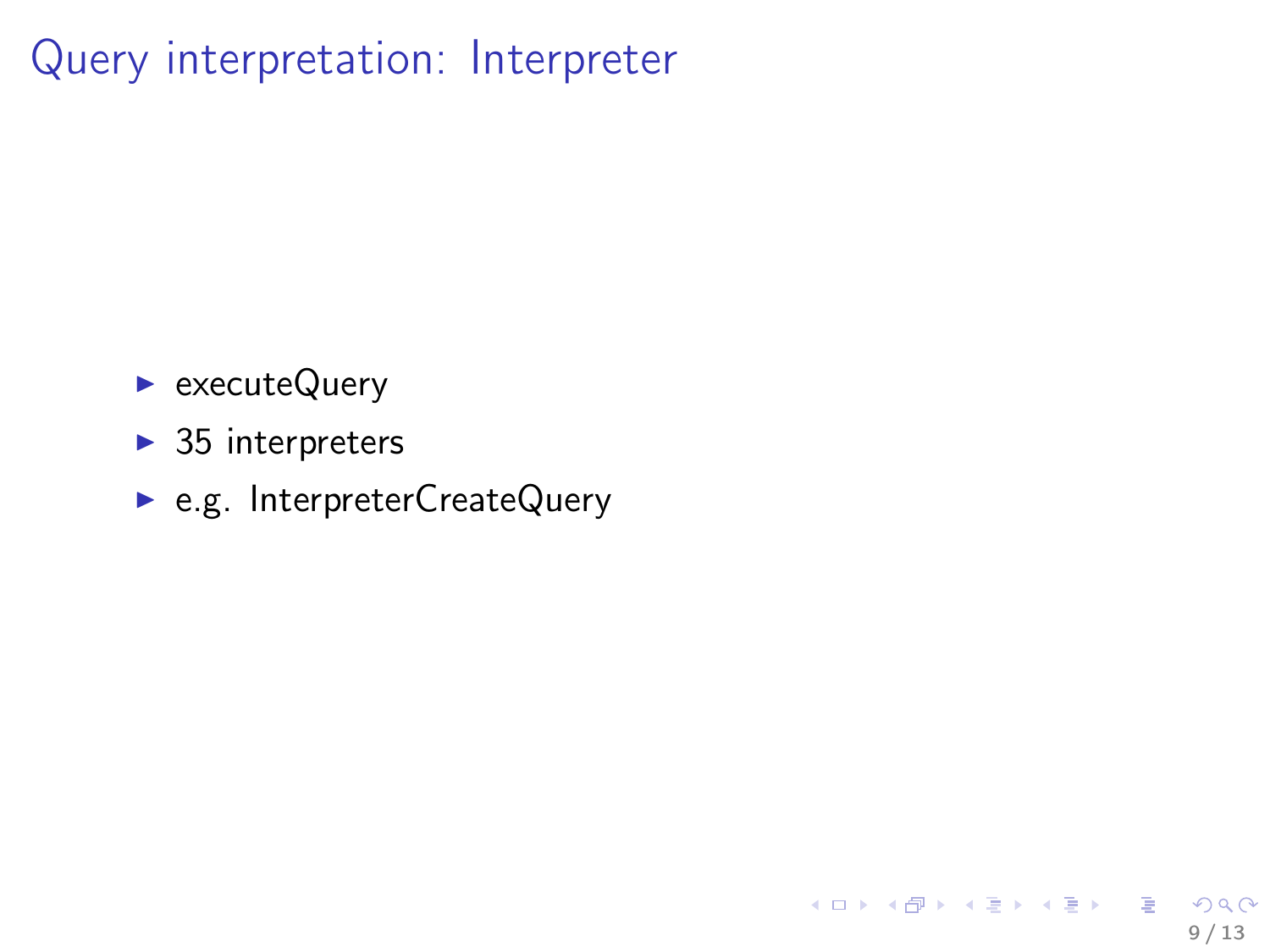## Query interpretation: Parser

- $\rightharpoonup$  parseQuery
- $\triangleright$  AST
- $\blacktriangleright$  TokenIterator
- $\blacktriangleright$  Lexer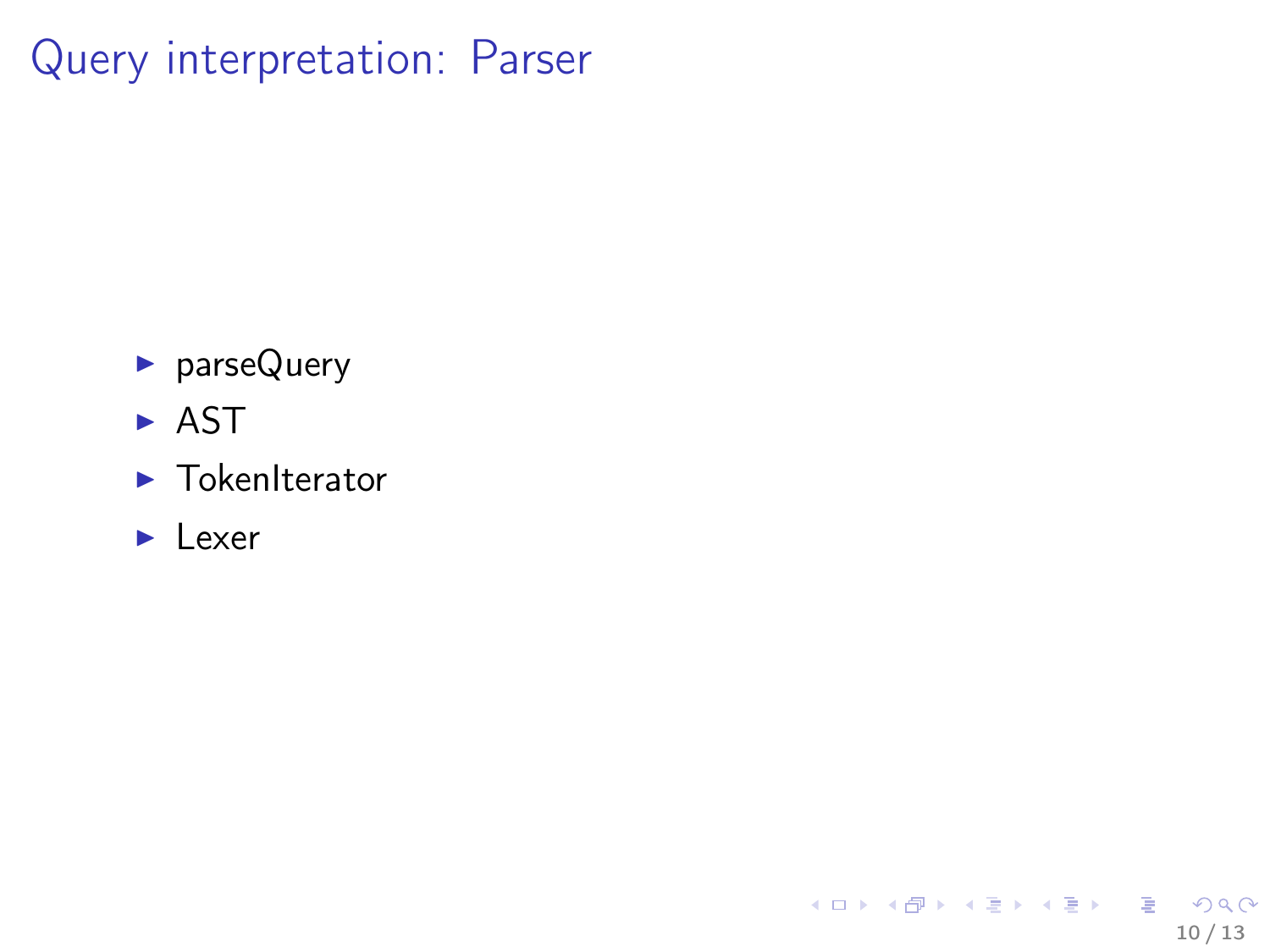<span id="page-10-0"></span>Replication Algorithm

### SSM (Single Source Of Metadata)

Replicated Log

**Hybrid**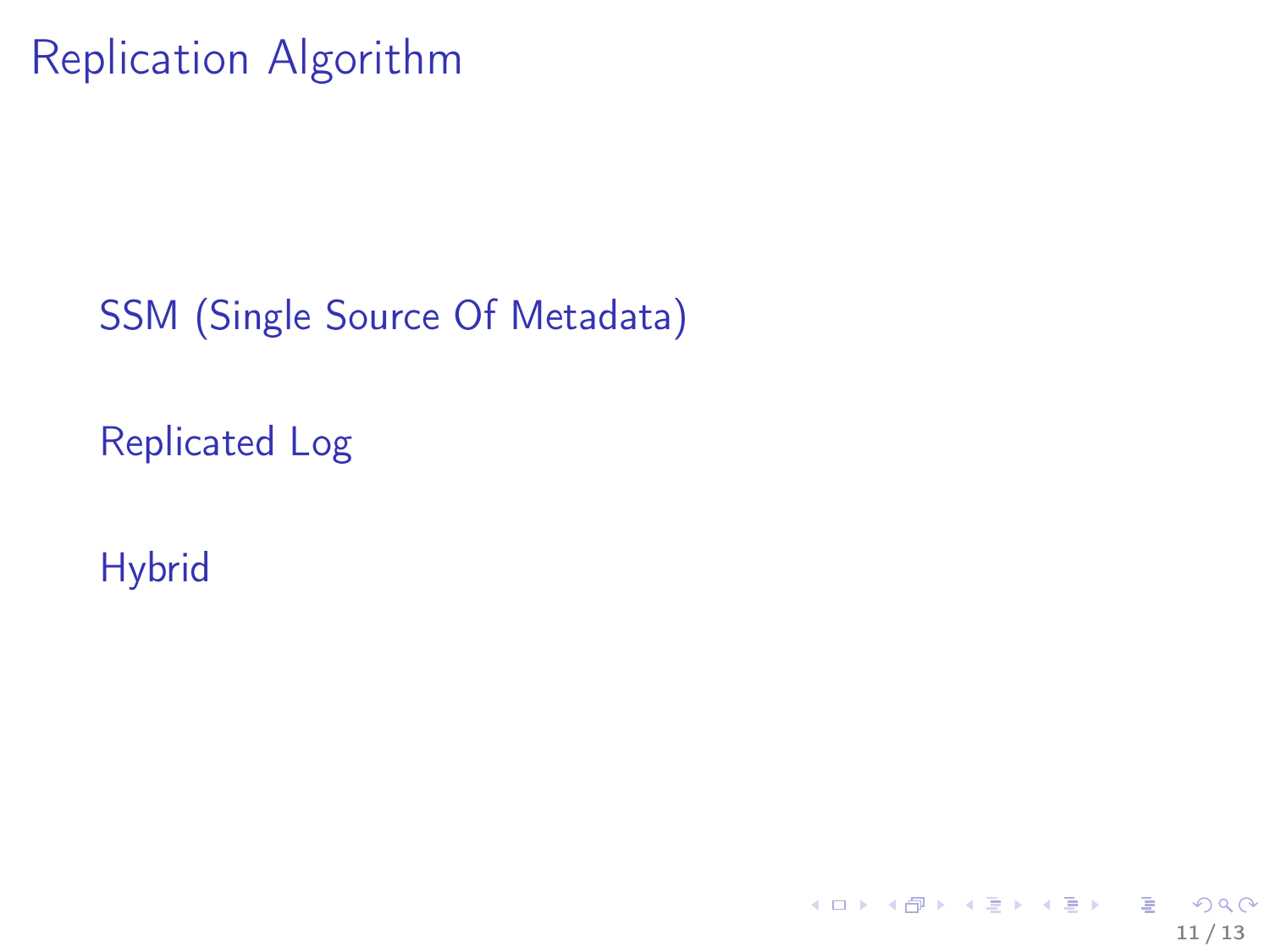# <span id="page-11-0"></span>Implementation gist

- $\blacktriangleright$  propose query
- ▶ ReplicatedBackgroundPool task
- $\blacktriangleright$  setCurrentDatabase
- $\triangleright$  AST modification
- $\blacktriangleright$  Replicated Tables are simplified on creation

12 / 13

 $QQ$ 

K ロ ▶ K @ ▶ K 경 ▶ K 경 ▶ 《 경 〉